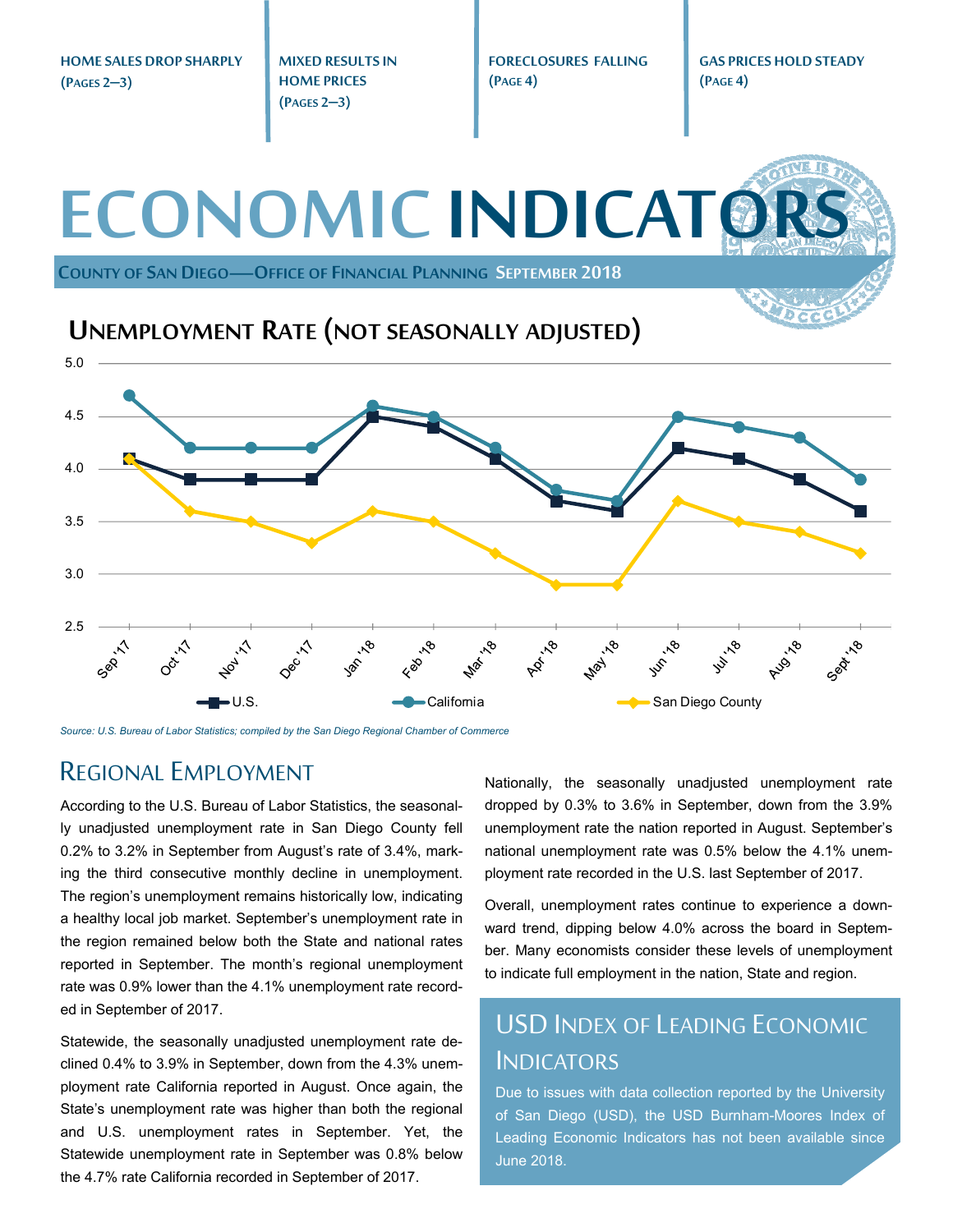

**AVERAGE NUMBER OF DAYS ON MARKET EXISTING SINGLE FAMILY HOME SALES**



**MEDIAN PRICE OF EXISTING SINGLE FAMILY HOME**



## HOUSING MARKET: EXISTING SINGLE FAMILY HOMES

In September, the region's housing market reported 1,605 existing single family homes sold, a decrease of 21.7% from the 2,050 homes sold in August. Sales in this market sector remained down compared to one year ago, with a 17.9% decrease from the 1,956 homes sold in September of 2017.

On average, single family homes in the region were on the market for 31 days in September, an increase of one day over August's results. September's average market time was an increase of 1 day from the 30-day market time seen one year prior in September of 2017.

In September the median price of an existing detached single family home declined 2.6% to \$647,700. September's median price was down from August's price of \$665,000. Yet September's reported median price grew 6.2% compared to one year ago in September of 2017 when the median price was \$610,000.

Overall growth in the region's single family home sector in September appeared to be slowing from earlier in the year, with a sharp drop in sales and a decline in median sales price, coupled with a growing market time.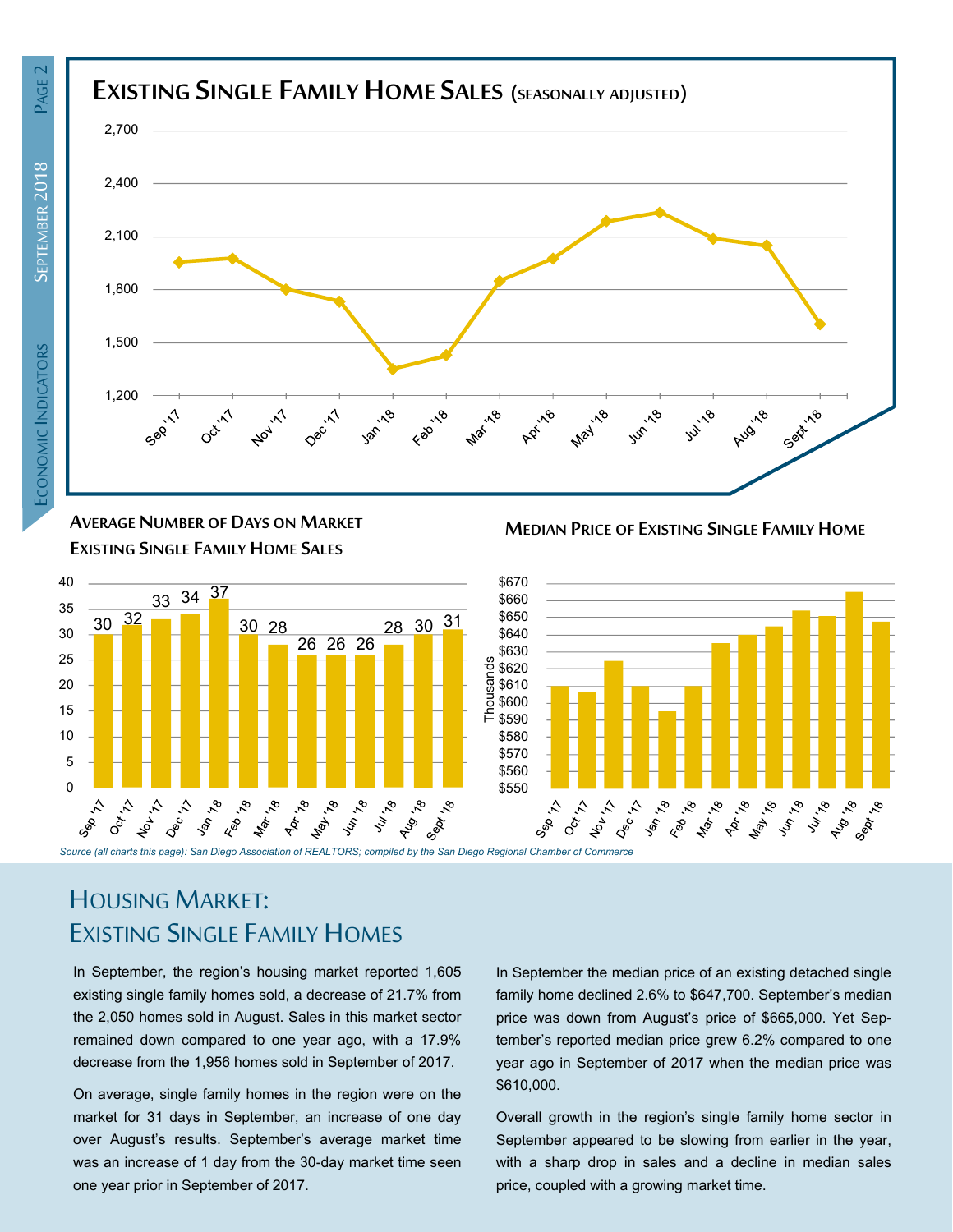

#### **MEDIAN PRICE OF EXISTING ATTACHED HOME AVERAGE NUMBER OF DAYS ON MARKET EXISTING ATTACHED HOME SALES**





## HOUSING MARKET: EXISTING ATTACHED HOMES

The number of existing attached homes sold in San Diego County in September dropped 23.1% to 820, down from the 1,066 existing attached homes sold in August. September's results were down 19.8% from the 1,023 attached homes sold one year ago in September 2017.

On average, existing attached homes sold in San Diego County in September were on the market for 27 days, marking a 3-day increase from the 24-day market time seen in August. September's results were also 3 days greater than the 24-day average market time seen in September of 2017.

In September, the median price of an existing attached home in the region increased a modest 1.1% to \$429,500, up from August's median price of \$425,000. September's median price for attached homes was an increase of 6.0% from the median price of \$405,000 reported one year ago in September 2017.

Similar to the single family home sector, September's results appear to show slowing activity in the region's attached home sector, with sharply declining sales, increasing market time and modest gains in median home price.